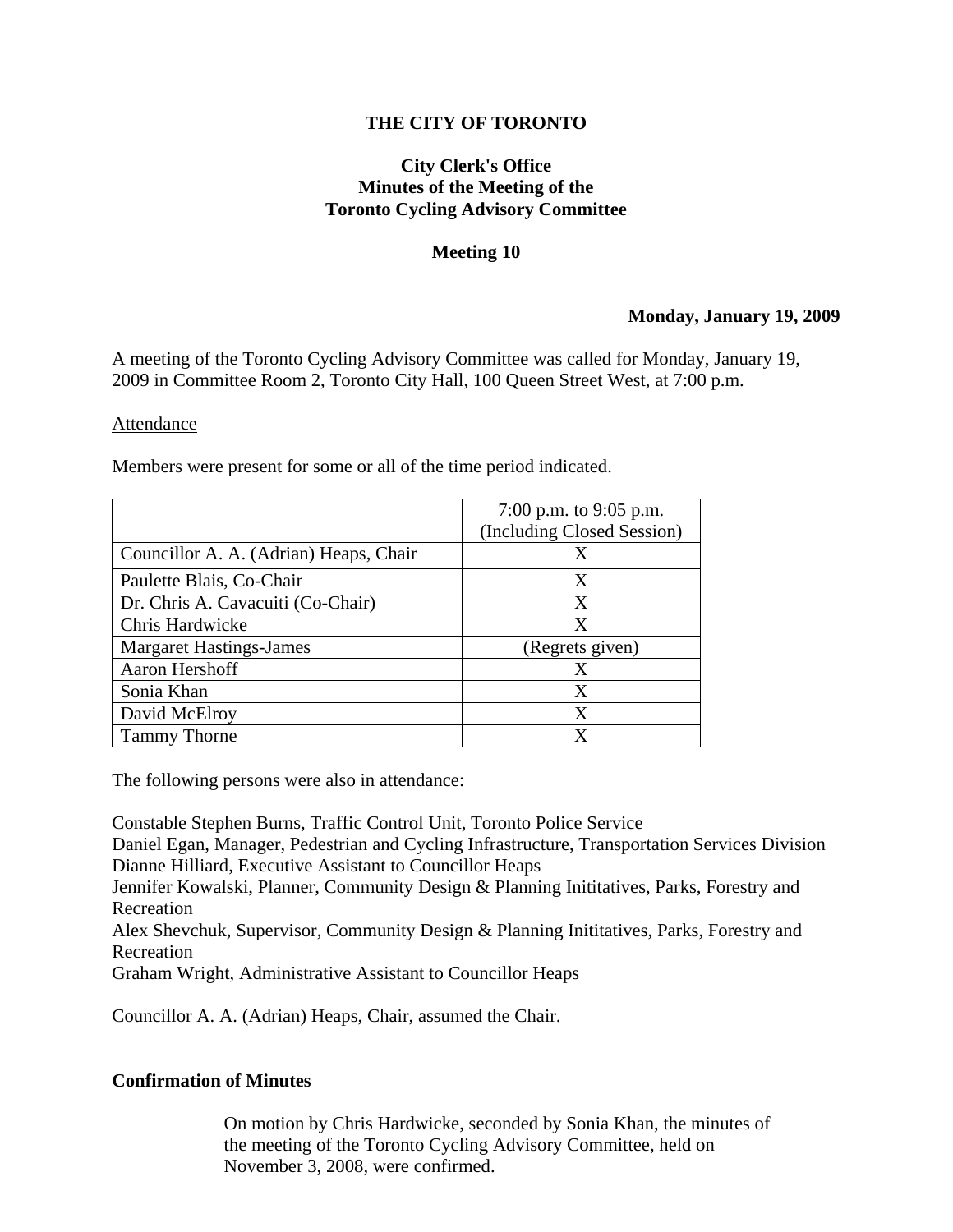# **10.1 Chair Update on Recent News and Activities**

Decision Advice and Other Information:

The Chair provided an update regarding:

- a. the approval by City Council of \$70 million over ten years in the Capital Budget, Transportation Services Division, for the installation of cycling infrastructure; and
- b. the operation of the CAN-BIKE program will now be under the supervision of the Parks, Forestry and Recreation Division.

The Chair also made the following announcements:

*Coldest Ride of the Year* 

- The Coldest Ride of the Year event will be taking place on Friday, January 30, 2009 at 12:00 p.m. and everyone is requested to meet at the back doors of City Hall (100 Queen Street West) near Elizabeth Street.
- The ride will go across Armoury Street, south/left on University Avenue, west/right on Front Street to the Fairmont Royal York.
- All cyclists are welcome and are encouraged to come out to City Hall at 12:00 p.m. for a group ride to the Fairmont Royal York on the statistically coldest day of the year. Warm up at the Fairmont Royal York with free hot drink and snacks. Riders will also receive free turtle lights thank to our sponsor Mountain Equipment Co-Op, and the first 50 riders will receive a limited edition Bike Winter 25 oz thermos.
- If you would like a table or to be a part of this event, please e-mail: cyclingevents@toronto.ca.
- The purpose of this event is to draw attention to the feasibility of using bikes for utilitarian transportation in the winter.

# *2010 Olympic Torchbearer*

The Chair is encouraging TCAC members to put the word out to the cycling community that there is an excellent opportunity to showcase our 'winter cyclists' in the Vancouver 2010 Torch Relay that is coming through Toronto on December 17, 18, and 19, 2009.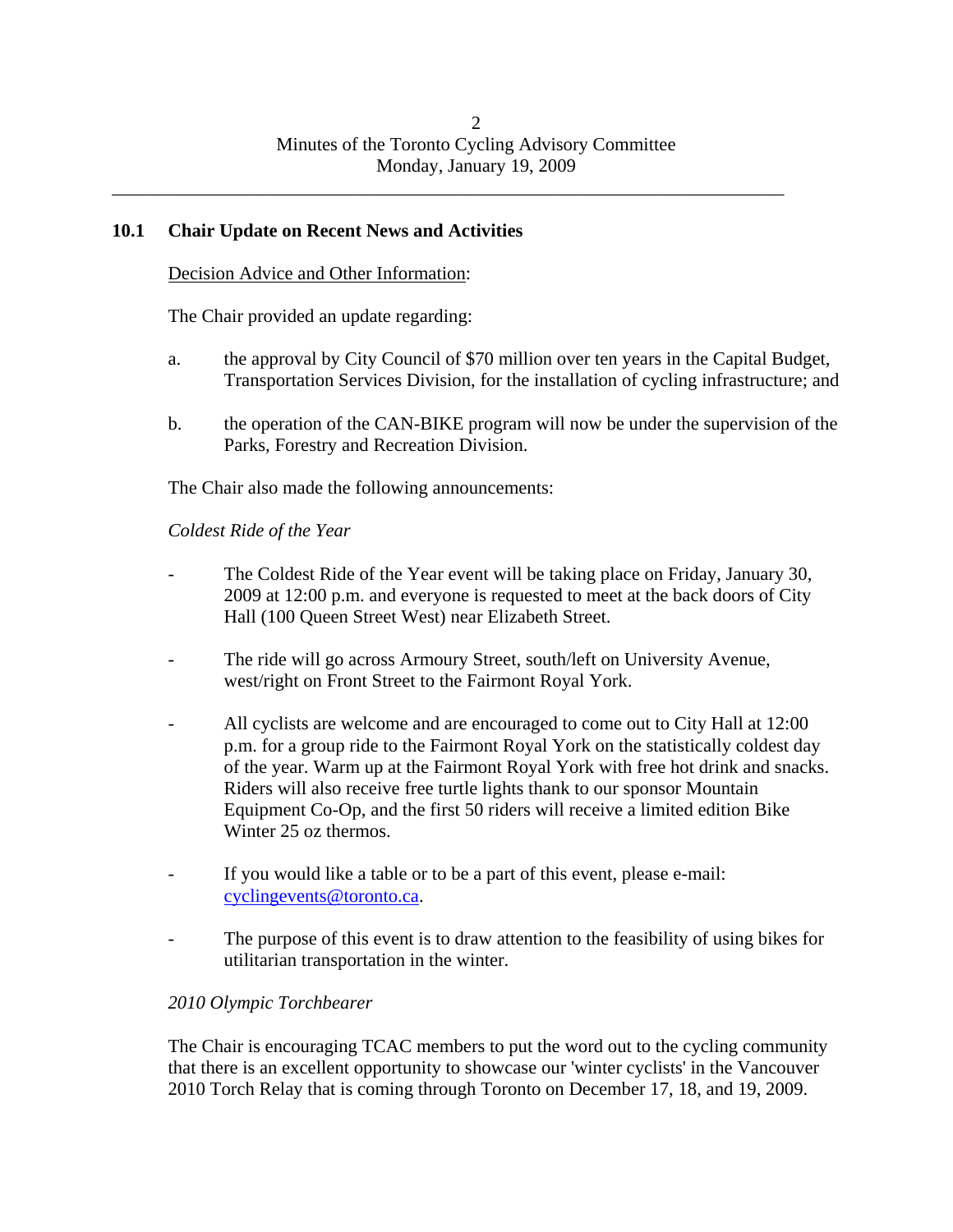The torch bearers are selected through the 2 sponsors; Royal Bank of Canada (RBC) and Coca Cola Company Limited.

Cyclists can apply online at www.carrythetorch.com and www.icoke.ca.

\_\_\_\_\_\_\_\_\_\_\_\_\_\_\_\_\_\_\_\_\_\_\_\_\_\_\_\_\_\_\_\_\_\_\_\_\_\_\_\_\_\_\_\_\_\_\_\_\_\_\_\_\_\_\_\_\_\_\_\_\_\_\_\_\_\_\_\_\_\_\_\_

## **10.2 Outreach and Branding of the Toronto Cycling Advisory Committee**

Brian Betsworth made a 5-minute presentation on a proposal regarding Outreach and Branding of the Toronto Cycling Advisory Committee.

The Toronto Cycling Advisory Committee had before it a written presentation (January 8, 2008) from Brian Betsworth on his presentation regarding Outreach and Branding of the Toronto Cycling Advisory Committee.

On motion moved by Tammy Thorne, seconded by Paulette Blais, the Toronto Cycling Advisory Committee:

1. Requested the Manager, Pedestrian and Cycling Infrastructure, Transportation Services Division, to report back to Committee on March 23, 2009 on the feasibility of implementing a brand logo to be utilized in the marketing and promotion of cycling activities in the City of Toronto.

## **10.3 Toronto Bike Plan – Bloor Street Viaduct, Bike Trail Projects Update and Toronto Bike Plan Update**

### **10.3(a) Bloor Street Viaduct Bikeway: Problems and Solutions**

Luke Siragusa made a 5-minute presentation regarding the Bloor Street Viaduct Bikeway.

Report (November, 2008) from Luke Siragusa headed "Bloor Street Viaduct Bikeway: Problems and Solutions".

On motion moved by Aaron Hershoff, seconded by Sonia Khan, the Toronto Cycling Advisory Committee:

1. Requested the Manager, Pedestrian and Cycling Infrastructure, Transportation Services Division, to report back to Committee on March 23, 2009 on any short-term solutions that can be implemented quickly and report back to Committee on May 11, 2009 on any long-term solutions that may require further study and consultation.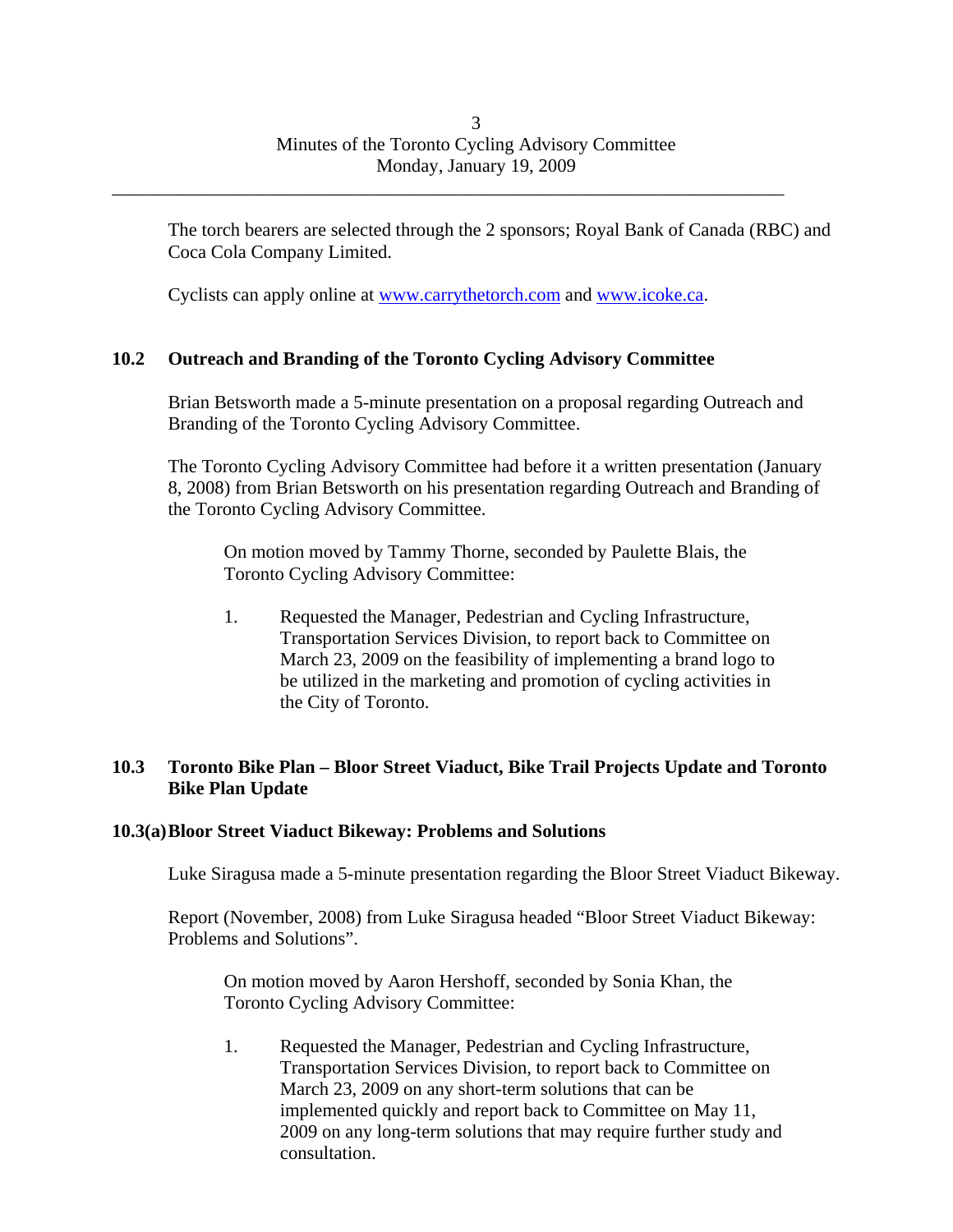### **10.3(b) Parks Trail Projects Update**

Alex Shevchuk, Supervisor and Jennifer Kowalski, Planner, Community Design and Planning Initiatives, Parks, Forestry and Recreation Division, provided an update regarding the Parks, Forestry and Recreation Capital Budget: Trail Planning and Development – Summary of 2008 Trail Projects.

The Toronto Cycling Advisory Committee had before it a memorandum (January 19, 2009) from the Supervisor, Community Design and Planning Initiatives, Parks, Forestry and Recreation Division, headed "Parks, Forestry and Recreation Capital Budget: Trail Planning and Development – Summary of 2008 Trail Projects".

On motion moved by Chris Hardwicke, seconded by Dr. Chris Cavacuiti, the Toronto Cycling Advisory Committee:

1. Received for information the memorandum (January 19, 2009) from the Supervisor, Community Design and Planning Initiatives, Parks, Forestry and Recreation Division.

### **10.3(c) Toronto Bike Plan Update**

The Manager, Pedestrian and Cycling Infrastructure, Transportation Services Division, provided an update regarding the Toronto Bike Plan.

The Toronto Cycling Advisory Committee had before it a memorandum (January 19, 2009) from the Manager, Pedestrian and Cycling Infrastructure, Transportation Services Division, providing an update on the following Toronto Bike Plan programs:

- a. Status of the 2008 Bikeway Network Program; and
- b. 2009 Bicycle Lane Program (70 km).

On motion moved by Paulette Blais, seconded by Tammy Thorne, the Toronto Cycling Advisory Committee:

1. Received for information the memorandum (January 19, 2009) from the Manager, Pedestrian and Cycling Infrastructure, Transportation Services Division.

### Decision Advice and Other Information:

The Manager, Pedestrian and Cycling Infrastructure, Transportation Services Division, advised that a full detailed Bike Lane Program project list and installation schedule will be made available to Committee at its meeting on March 23, 2009.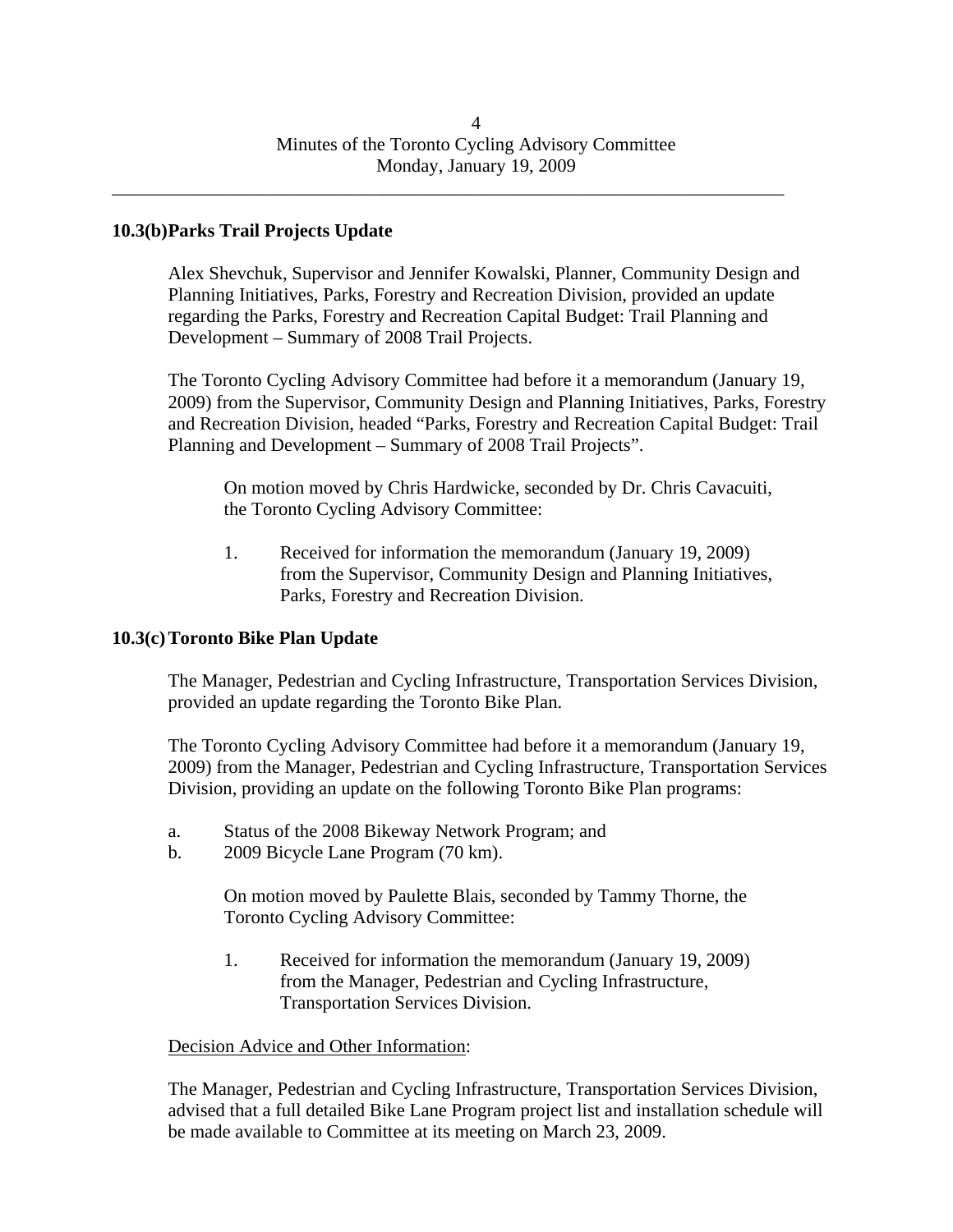The Manager, Pedestrian and Cycling Infrastructure, Transportation Services Division, also advised that the 2009 Bike Lane report will be presented to the Public Works and Infrastructure Committee at its meeting on April 8, 2009.

Hamish Wilson addressed the Committee.

# **10.4 Establishment of a Provincial Issues Subcommittee**

Eleanor McMahon, Founder, Share The Road Cycling Coalition and Provincial Liaison and the Toronto Cycling Advisory Committee Provincial Issues Subcommittee, made a 5 minute presentation regarding the steps to be taken to establish a Provincial Issues Subcommittee.

The Toronto Cycling Advisory Committee on September 22, 2008:

- 1. Established a Toronto Cycling Advisory Committee Provincial Issues Subcommittee with Tammy Thorne and Dr. Chris A. Cavacuiti.
- 2. Invited Eleanor McMahon Founder, Share The Road Cycling Coalition and Provincial Liaison, to a future meeting of the Toronto Cycling Advisory Committee in order to make a presentation regarding a provincial overview on cycling issues.

The Toronto Cycling Advisory Committee had before it Power Point presentation documents (January 19, 2009) from the Road Cycling Coalition and Provincial Liaison, Provincial Issues Subcommittee and headed "Creating Bicycle Friendly Communities in Ontario" and "Provincial Issues Discussion".

On motion moved by Tammy Thorne, seconded by Dr. Chris Cavacuiti, the Toronto Cycling Advisory Committee:

1. Received for information the presentation from Eleanor McMahon, Founder, Share The Road Cycling Coalition and Provincial Liaison and the Toronto Cycling Advisory Committee Provincial Issues Subcommittee.

### Decision Advice and Other Information:

The Chair advised that he will work with Eleanor McMahon and TCAC members of the Toronto Cycling Advisory Committee Provincial Issues Subcommittee, to advance the suggested short, medium and long term objectives detailed in the Power Point presentation documents (January 19, 2009) presented by the Road Cycling Coalition and Provincial Liaison and the Toronto Cycling Advisory Committee Provincial Issues Subcommittee and headed "Creating Bicycle Friendly Communities in Ontario" and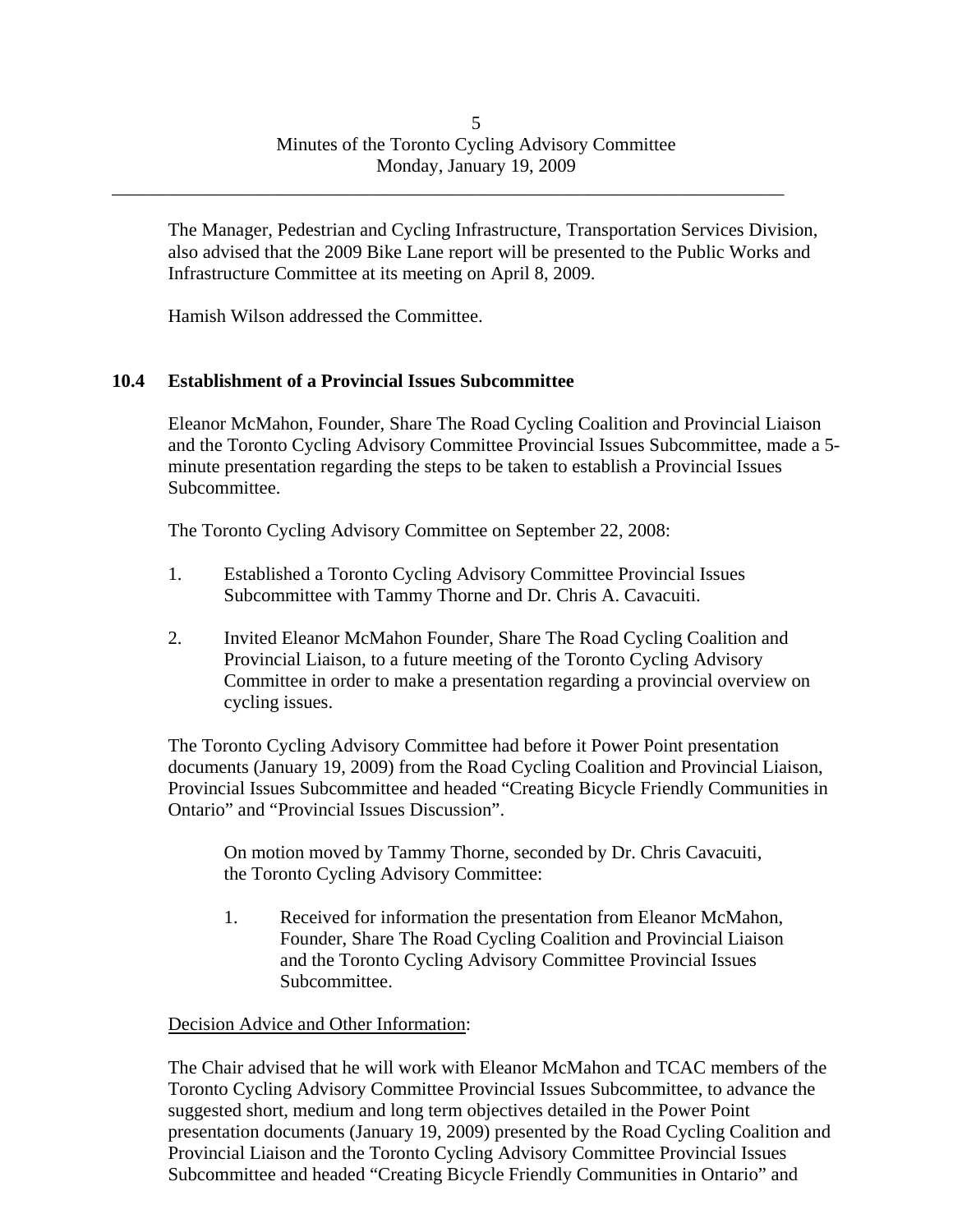"Provincial Issues Discussion".

Anthony M. Humphreys addressed the Committee.

## **10.5 Winter Snow Removal on the Martin Goodman Trail**

Communication (November 19, 2008) from the City Clerk advising that the Parks and Environment Committee on November 19, 2008 adopted the following:

"Decision Advice and Other Information

The Parks and Environment Committee:

1. requested the General Manager, Transportation Services and General Manager, Parks, Forestry and Recreation, to report to the November 25, 2008 Special Executive Committee meeting on any future capital expenditures that may be necessary for clearing snow from the Martin Goodman Trail.

The Committee also:

- 2. requested the Toronto Cycling Advisory Committee, in consultation with the Toronto Cyclists' Union, to work with City staff in developing an evaluation of the pilot project.
- 3. requested the General Manager, Parks, Forestry and Recreation, in consultation with the General Manager, Transportation Services, to report to the Parks and Environment Committee on the installation of bike rings for the Martin Goodman Trail and other waterfront parks, including criteria for their installation; and
- 4. adopted the staff recommendations in the report (October 30, 2008) from the General Manager, Parks, Forestry and Recreation, as amended."

On motion moved by Tammy Thorne, seconded by Aaron Hershoff, the Toronto Cycling Advisory Committee:

- 1. Requested the Manager, Pedestrian and Cycling Infrastructure, Transportation Services Division to report back to a future meeting of the Toronto Cycling Advisory Committee, in consultation with appropriate City Officials and other interested parties, as may be deemed appropriate, on:
	- a. conducting an evaluation of the pilot project regarding the winter snow removal on the Martin Goodman Trail; and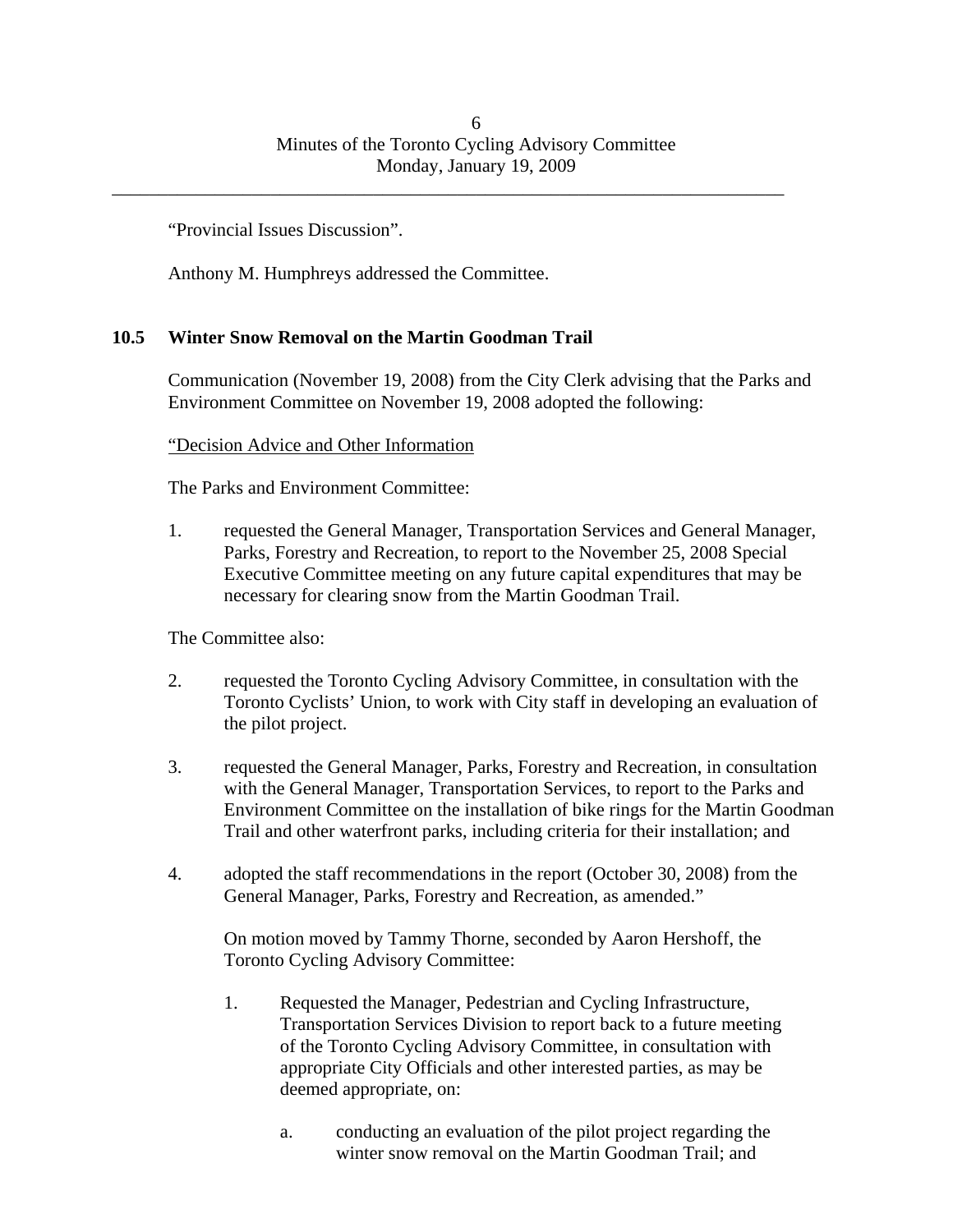b. conducting an evaluation on the feasibility of installing bicycle rings, on portions of the Martin Goodman Trail and other destination parks.

### **10.6 Suggestions for Improvement of Sharrows – Dundas Street East, from Broadview Avenue to River Street – Ward 30, Toronto-Danforth**

The Toronto Cycling Advisory Committee had before it a communication (November 10, 2008) from Councillor Paula Fletcher to Councillor A. A. (Adrian) Heaps, Chair, Toronto Cycling Advisory Committee, providing suggestions to bring in cycling improvements along the Dundas Street Bridge over the Don Valley Parkway.

Councillor Paula Fletcher was in attendance and assisted the Toronto Cycling Advisory Committee in its deliberations.

On motion moved by Tammy Thorne, seconded by Chris Hardwicke, the Toronto Cycling Advisory Committee:

- 1. Requested the Toronto and East York Community Council to request the General Manager, Transportation Services Division, to report on:
	- a. the feasibility of reducing the speed limit on Dundas Street East, from Broadview Avenue to River Street to 40 km/h;
	- b. the parking regulations on Dundas Street East, from Broadview Avenue to River Street, and the effect such parking regulations have on the safety of cycling in this area;
	- c. the feasibility of using durable materials for the painting of sharrows in order to ensure that the sharrows do not fade away on the pavement; and
	- d. the feasibility of using coloured paint in the curb lane along the sharrows.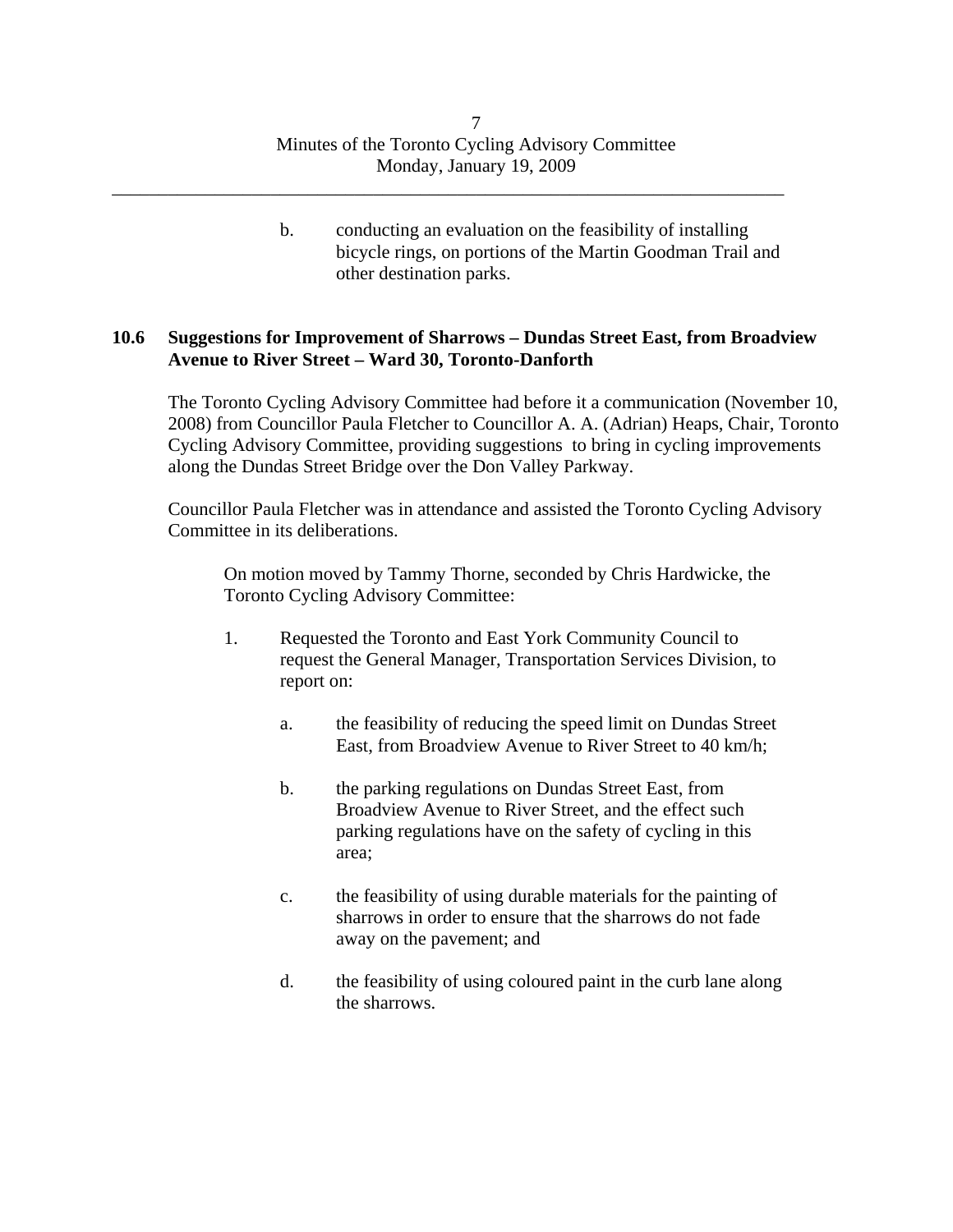### **10.7 Communications for Information**

#### **10.7(a) Toronto Criterium Bicycle Race (Giro d'Toronto)**

Communication (January 6, 2009) from the City Clerk advising that the Public Works and Infrastructure Committee on January 6, 2009 referred the letter (November 24, 2008) from the Toronto Cycling Advisory Committee, regarding the request to fund the Toronto Criterium Bicycle Race (Giro d'Toronto), to the Budget Committee; and

### **10.7(b) Jarvis Street Streetscape Improvements Municipal Class Environmental Assessment Study Notice of Public Open House # 2**

Communication (January 13, 2009) from the Manager, Infrastructure Planning, Infrastructure Management, Transportation Services Division, advising that Transportation Services Division of the City of Toronto will be holding a public open house for the Jarvis Street Streetscape Improvements Class Environmental Assessment (EA) Study on Thursday, January 22, 2009, from 6:00 p.m. to 9:00 p.m., Currie Hall, 105 Maitland Street.

#### **10.7(c) Sheppard East LRT – Class Environmental Assesstment – Notice of Completion**

Communication (January 14, 2009) from Gary Carr, Chief Engineer – Operation Planning, Service Planning Department, Toronto Transit Commission, advising that the Toronto Transit Commission and the City of Toronto have completed an Environmental Assessment (EA) Study of the Sheppard East LRT line and have enclosed the associated Notice of Completion related to this project.

On motion moved by Chris Hardwicke, seconded by Aaron Hershoff, the Toronto Cycling Advisory Committee:

- 1. Received for information the following communications:
	- a. Communication (January 6, 2009) from the City Clerk, regarding the Toronto Criterium Bicycle Race (Giro d'Toronto);
	- b. Communication (January 13, 2009) from the Manager, Infrastructure Planning, Infrastructure Management, Transportation Services Division, regariding the Jarvis Street Streetscape Improvements Municipal Class Environmental Assessment Study Notice of Public Open House # 2; and